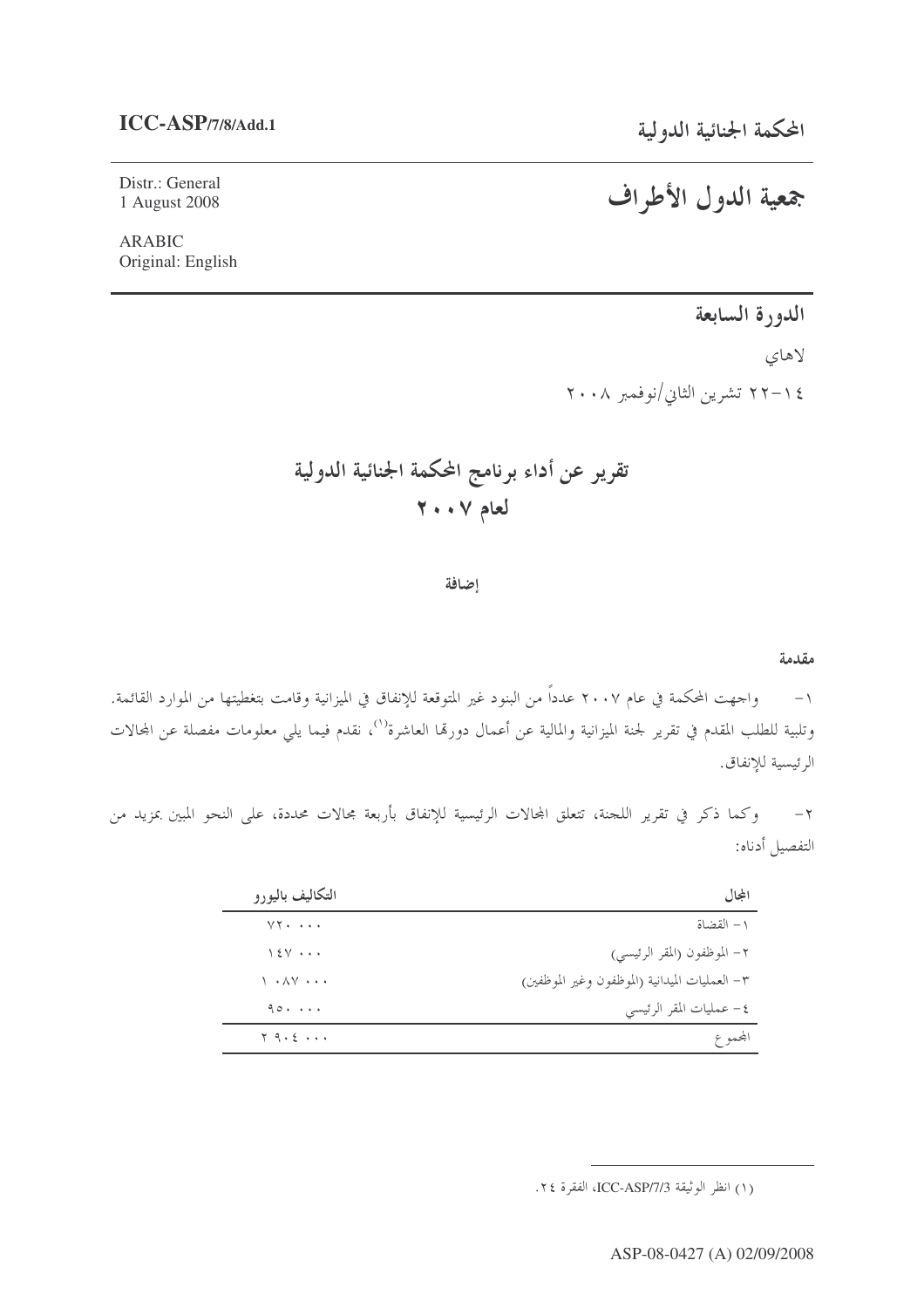#### $-1$ القضاة

يتعلق هذا المحال من مجالات الإنفاق بالمعاش التقاعدي لقاض مصاب بالعجز وبالتكاليف المتصلة بتأمين سياسة  $-\tau$ المعاشات التقاعدية للقضاة المصابين بالعجز بعد بلوغهم سن الخامسة والستين.

فلا يغطي العقد الذي أبرمته المحكمة مع شركة التأمين المختصة بالمعاشات التقاعدية للقضاة وهي شركة Allianz المعاش التقاعدي للقضاة المصابين بالعجز بعد بلوغهم سن الخامسة والستين بمعنى أن المحكمة لا تدفع أقساطاً للعجز نيابة عنهم. وإذا استحق القاضي معاشاً تقاعدياً للعجز وفقاً لقواعد وشروط الخدمة للقضاة بعد سن الخامسة والستين، تتحمل المحكمة المعاش التقاعدي للعجز من ميزانيتها العادية. غير أن المحكمة اتفقت مع شركة Allianz على عدم دفع أقساط نظراً لحصول القاضي على معاش تقاعدي للعجز قبل بلوغه هذه السن، وطلبت من شركة Allianz تقديراً اكتوارياً للمعاش التقاعدي الذي ستتحمله المحكمة لكي تدفع للقاضى معاشاً تقاعدياً شهرياً للعجز مدى الحياة.

و لم يتطرق النظام الأصلي للمعاشات التقاعدية للقضاة لهذا الظرف الاستثنائي وتطلب الأمر تمويلا إضافياً على النحو التالي:

| التمويل                                          | التكاليف                                                | الخيارمة                                                       |
|--------------------------------------------------|---------------------------------------------------------|----------------------------------------------------------------|
|                                                  | $\setminus$ { $\cdot$ $\vee$ $\setminus$ $\vee$ $\cdot$ | المبلغ حددته شركة Allianz                                      |
|                                                  |                                                         | تغطية المبلغ:                                                  |
| $-20.729$                                        |                                                         | المبلغ المتراكم من السنوات السابقة                             |
| $ V$ $\setminus$ 9 $\setminus$ 9 $\triangleleft$ |                                                         | الوفورات المستخدمة من ميزانية الهيئة القضائية لعام ٢٠٠٧        |
| $-777$ $V77$                                     |                                                         | المبلغ الإضافي المنقول من البرنامج الرئيسي الرابع إلى البرنامج |
|                                                  |                                                         | الرئيسي الأول                                                  |
|                                                  |                                                         |                                                                |
| $-1$ $\epsilon \cdot V$ $V \cdot$                | 1.5.71                                                  | المجموع                                                        |

الجدول ١: التمويل الإضافي للمعاش التقاعدي للقاضي المصاب بالعجز (باليورو)

واستخدمت المحكمة المبلغ المتراكم للمعاشات التقاعدية للقضاة من السنوات السابقة استخداماً كاملاً لكي تبقى  $-\xi$ النفقات غير المتوقعة عند أدن حد ممكن. ونقلت المحكمة الباقي البالغ قدره ٢٢٢ ٢٣٦ يورو من البرنامج الرئيسي الرابع (أمانة جمعية الدول الأطراف) إلى البرنامج الرئيس الأول (الهيئة القضائية) بناء على القرار الذي اتخذته جمعية الدول الأطراف في دورتما السادسة المستأنفة المعقودة في حزيران/يونيه ٢٠٠٨.

## تكاليف الموظفين

ترجع الزيادة في النفقات المتعلقة بالموظفين في عام ٢٠٠٧ إلى المنح المستحقة للإعادة إلى الوطن. ونشأت المشكلة المتعلقة بتلك المنح منذ وجود المحكمة في لاهاي حيث تعهدت المحكمة عندئذ لتسعة عشر من الموظفين الذين نقلوا إليها من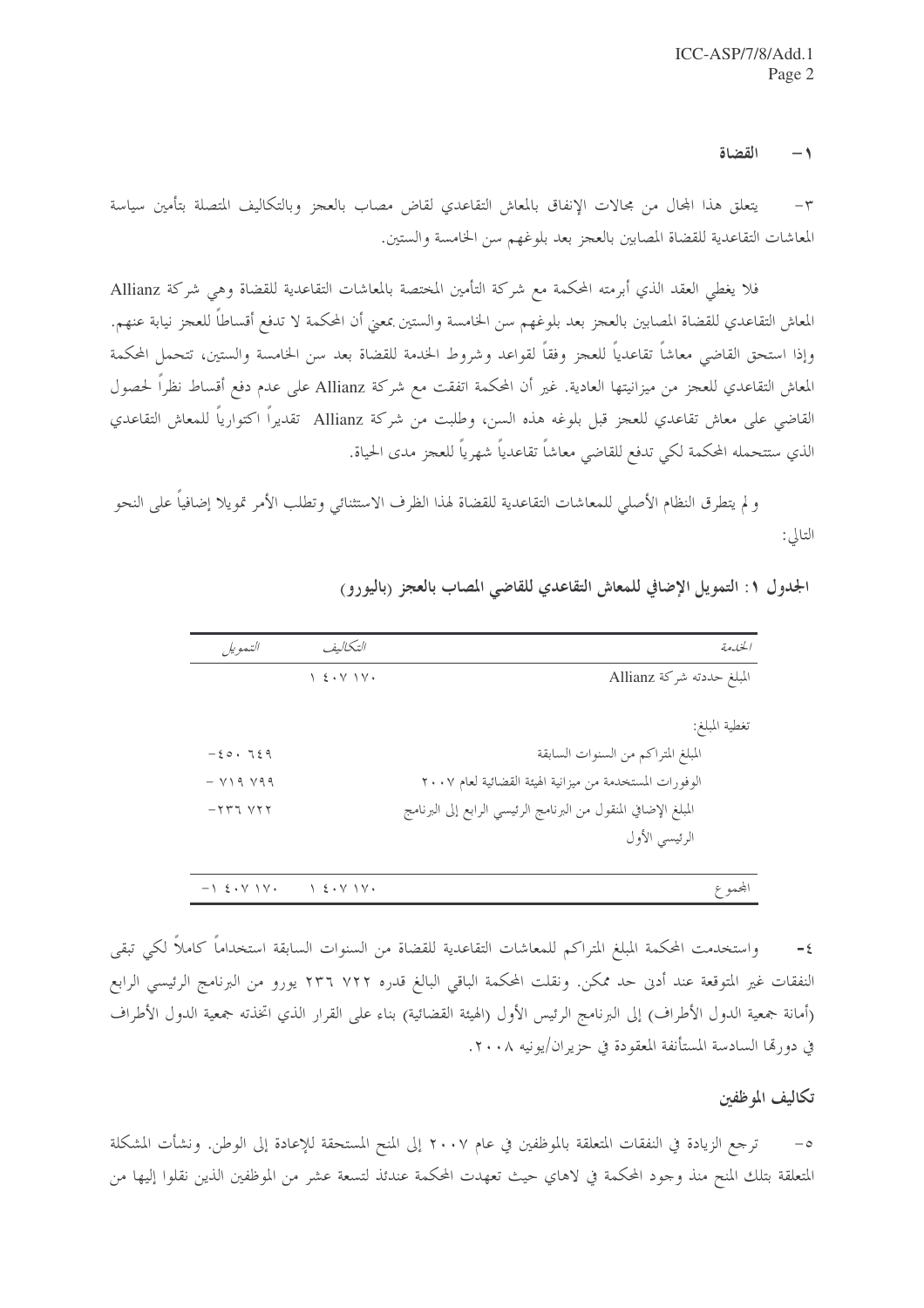المحكمة الجنائية الدولية ليوغوسلافيا السابقة بحساب مدة حدمتهم بتلك المحكمة في منحة الإعادة إلى الوطن. وينطبق هذا الإجراء على الموظفين الذين نقلوا للخدمة بالمحكمة قبل دحول الاتفاق المشترك بين الوكالتين حيز النفاذ في تشرين الثان/نوفمبر ٢٠٠٥ فقط. وعند انتهاء حدمة بعض هؤلاء الموظفين في عام ٢٠٠٧، أصبحت منحة الإعادة إلى الوطن المستحقة لهم واجبة الأداء، وكان من الواجب على المحكمة أن تواجه هذه المشكلة، فقررت اعتماد المبلغ المستحق لجميع الموظفين المعنيين من أجل ضمان عدم وجود نفقات غير متوقعة أخرى في المستقبل نتيجة لهذا الاتفاق الأوّلي. وبلغت التكاليف الإجمالية لهذا الإحراء ١٤٧٠٠ يورو.

#### العمليات المدانية  $-\tau$

٦− وحدت النفقات غير المتوقعة المتعلقة بالعمليات الميدانية في ثلاث حالات: حالة جمهورية أفريقيا الوسطى التي تطلبت فتح مكتب ميداني بدون اعتماد في الميزانية؛ وحالة دارفور التي تطلبت تنظيم عملية غير متوقعة لترحيل الشهود من أجل توفير الحماية لهم؛ وحالة جمهورية الكونغو الديمقراطية التي تطلبت فيها عملية القبض على أشخاص مشتبه فيهم الاستعانة بخدمات خارجية. وأسفرت الأنشطة الثلاثة عن تكاليف إضافية بلغ مجموعها ١٠٨٧ ٠٠ يورو. وفيما يلي المزيد من التفاصيل عن هذه التكاليف.

جهمهو رية أفيريقيا الوسطبي

أعلن مكتب المدعى العام فتح باب تحقيق حديد في جمهورية أفريقيا الوسطى في أيار/مايو ٢٠٠٧. و لم يرد هذا  $-\vee$ التطور التشغيلي في الافتراضات المتعلقة بميزانية عام ٢٠٠٧ ولم تعتمد الميزانية بالتالي المبالغ اللازمة لإنشاء مكتب ميداني جديد في عام ٢٠٠٧. وشرع قسم العمليات الميدانية فعلا، احتساباً لمثل هذا الإعلان، في التخطيط لفتح مكتب ميداني في بانغي. وتطلب إنشاء هذا المكتب الميداني الجديد عدة تكاليف على النحو المبين أدناه:

O انشاء المكتب:

- ، ، ، ، ، Y يورو لخمس سيارات تويوتا لاند كروزر ملائمة للظروف المحلية
	- ، ، ، ٤ 4 يورو لإيجار المكتب
- ٧٥ ٠٠٠ يورو للأثاث والمكاتب والمفروشات والأوعية اللازمة للمكتب الميداني الجديد
- . . . 9م يورو للمعدات والنفقات التشغيلية الأخرى مثل حدمات النظافة والمياه والهواتف النقالة والشحن
- و ۸ ۰۰۰ پورو للوقود والزيوت ومواد أخر*ى)* 
	- ، ، ، ، ٢ يو, و لمولد للطاقة الكهربائية من أحل تأمين ظروف العمل في المكتب الميداني. و

0 ... ١٥ يورو في تكاليف الموظفين لتغطية مرتبات موظفي الدعم الدوليين بالمكتب الميداني في بانغي.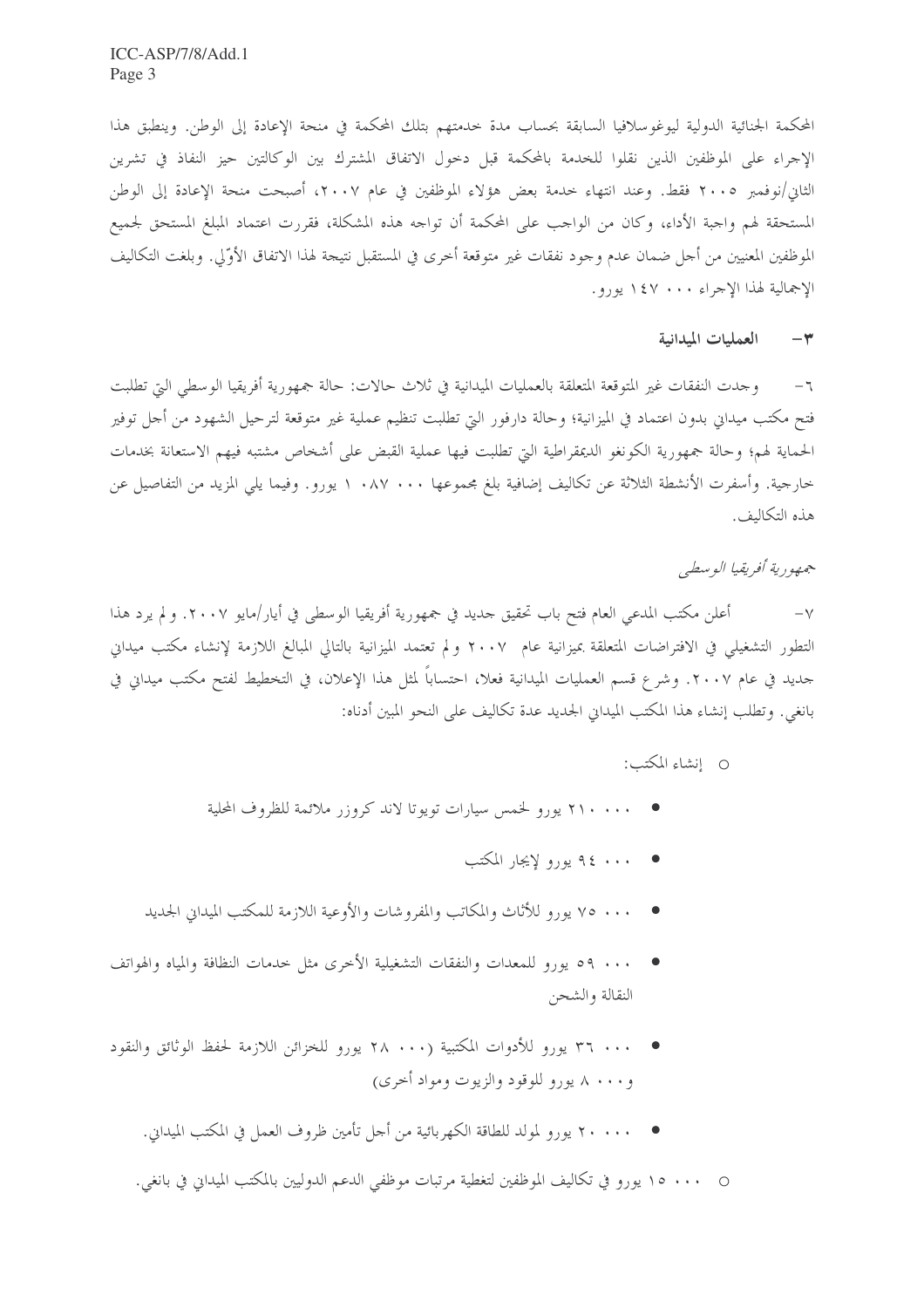- ٢٥ ٠٠٠ يورو في تكاليف الموظفين الآخرين لتغطية مرتبات المساعدة المؤقتة العامة والتكاليف ذات الصلة مثل تكاليف السفر عند التعيين.
- ٢٧ • ٢٧ يورو في تكاليف السفر المتعلقة بالتخطيط الأوّلي، والمفاوضات السابقة للتعاقد، وإنشاء وتجهيز المكتب.
	- • • 1 يورو في الخدمات التعاقدية للرعاية الطبية للموظفين الجدد وأثناء الحفل الافتتاحي.

وبلغت النفقات غير المتوقعة لإنشاء هذا المكتب الجديد وتجهيزه بالمعدات الأساسية الواجبة لدعم الاحتياجات  $-\lambda$ التشغيلية الناشئة عن فتح الباب لتحقيق حديد في جمهورية أفريقيا الوسطى ٥٨٧ ٠٠٠ يورو، ووحب تمويلها أيضاً من وفورات أحرى في الميزانية.

تشاد

تطلب التقدم المحرز في التحقيقات المتعلقة بالحالة في دارفور والإصدار الوشيك لأوامر القبض ترحيل ١٥٠ لاجئ من  $-9$ شرقي تشاد إلى مخيم اللاجئين في أييشي لتوفير الأمان لهم. وتشمل النفقات المتعلقة بمذه العملية غير المتوقعة ما يلي:

- • 19٤ يورو لإنشاء مكتب ومخيم للاجئين بما في ذلك تكاليف الإيجار ، والأغذية، والمياه، ومولدات الطاقة الكهربائية، والخطوط الهاتفية، والأمن الذي توفره الحكومة التشادية.
	- • 1 1 يورو لاستئجار إحدى الطائرات.
		- • ٨٤ يورو للرعاية الطبية للاحثين.
	- • • × يورو لفريق وخدمات الاستجابة الأولية.
	-

١٠– وبلغ مجموع التكاليف الإضافية التي تكبدها المحكمة لترحيل اللاحتين من دارفور وتشاد ٤٠٠ . ٤ يورو .

جههورية الكونغو الديمقراطية

١١– قامت المحكمة نتيجة لعملية القبض التي تمت في جمهورية الكونغو الديمقراطية في تشرين الثاني/نوفمبر ٢٠٠٧ بنقل ١٠٠ ١٠٠ يورو من أنشطة أحرى بالميزانية لمواجهة النفقات غير المتوقعة. وتشمل التكاليف حدمات الاحتجاز وحدمات النقل المقدمة من جمهورية الكونغو الديمقراطية لدعم هذا النشاط القضائي.

#### النفقات التشغيلية في المقر الرئيسي  $-\xi$

١٢– احتاحت المحكمة في عام ٢٠٠٧ إلى مبالغ إضافية لبناء غرفة حديدة للحاسبات الالكترونية في المقر الرئيسي للمحكمة حيث نتج عن عدم وجود مبان مؤقتة جديدة في عام ٢٠٠٧ تحميل مركز الحاسبات الالكترونية بمبنى الآرك بما يفوق طاقته. وأدت القدرة المحدودة للاستيعاب بالأدوار المخصصة للمكاتب بمبين الآرك وعدم وجود أماكن كافية بالمكاتب